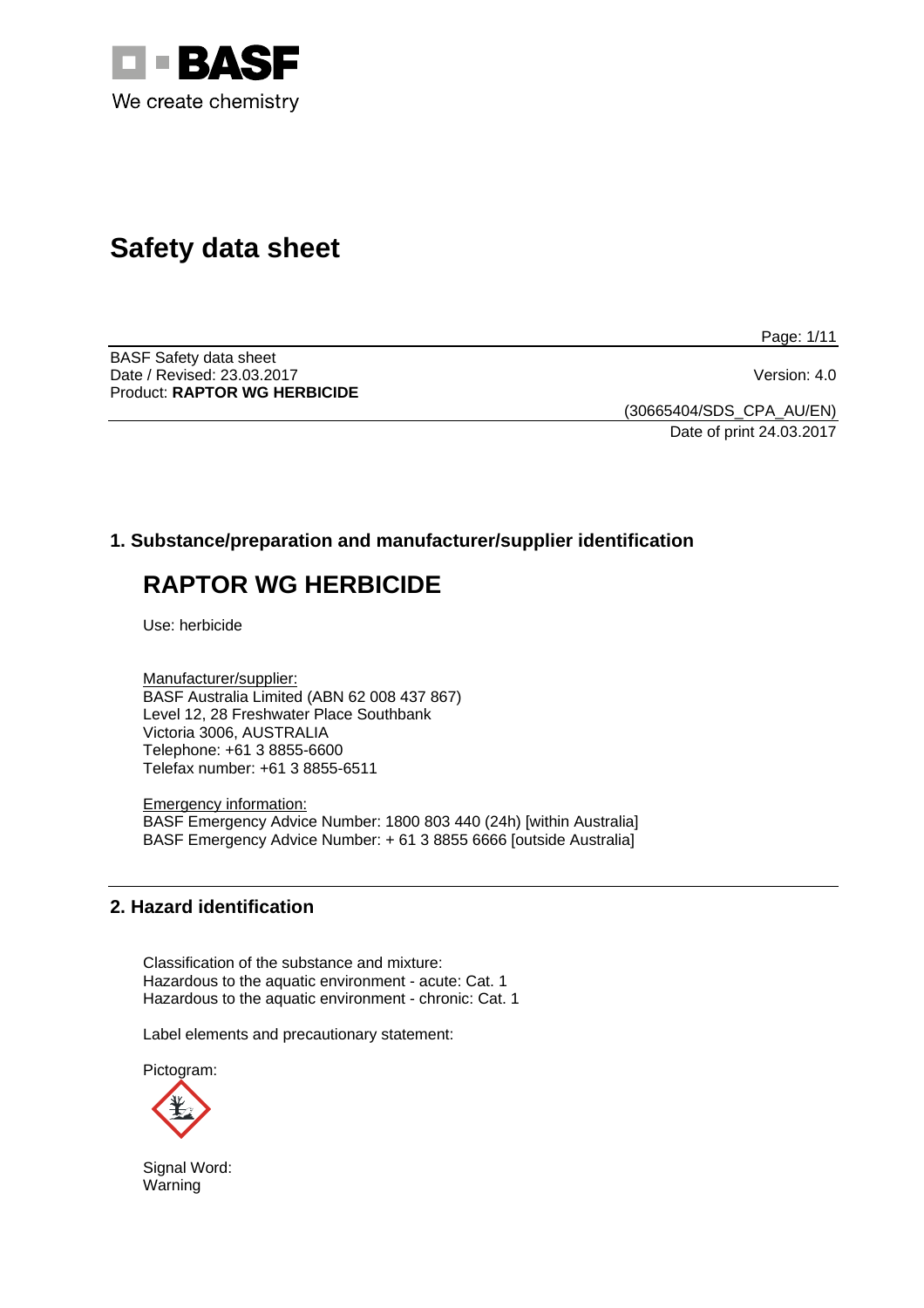Page: 2/11

#### BASF Safety data sheet Date / Revised: 23.03.2017 Version: 4.0 Product: **RAPTOR WG HERBICIDE**

(30665404/SDS\_CPA\_AU/EN) Date of print 24.03.2017

Hazard Statement: Very toxic to aquatic life. Very toxic to aquatic life with long lasting effects.

Precautionary Statement: If medical advice is needed, have product container or label at hand. Keep out of reach of children. Read label before use.

Precautionary Statements (Response): Collect spillage.

Precautionary Statements (Disposal): Dispose of contents/container to hazardous or special waste collection point.

Other hazards which do not result in classification: See section 12 - Results of PBT and vPvB assessment. If applicable information is provided in this section on other hazards which do not result in classification but which may contribute to the overall hazards of the substance or mixture.

# **3. Composition/information on ingredients**

#### **Chemical nature**

herbicide, water dispersible granules

Hazardous ingredients

Imazamox

Content (W/W): 71.6 % CAS Number: 114311-32-9 Aquatic Acute: Cat. 1 Aquatic Chronic: Cat. 1

# **4. First-Aid Measures**

General advice: Remove contaminated clothing.

If inhaled: Keep patient calm, remove to fresh air.

On skin contact: Wash thoroughly with soap and water.

On contact with eyes: Wash affected eyes for at least 15 minutes under running water with eyelids held open.

On ingestion: Rinse mouth and then drink plenty of water.

Note to physician: Symptoms: No significant reaction of the human body to the product known. Treatment: Symptomatic treatment (decontamination, vital functions).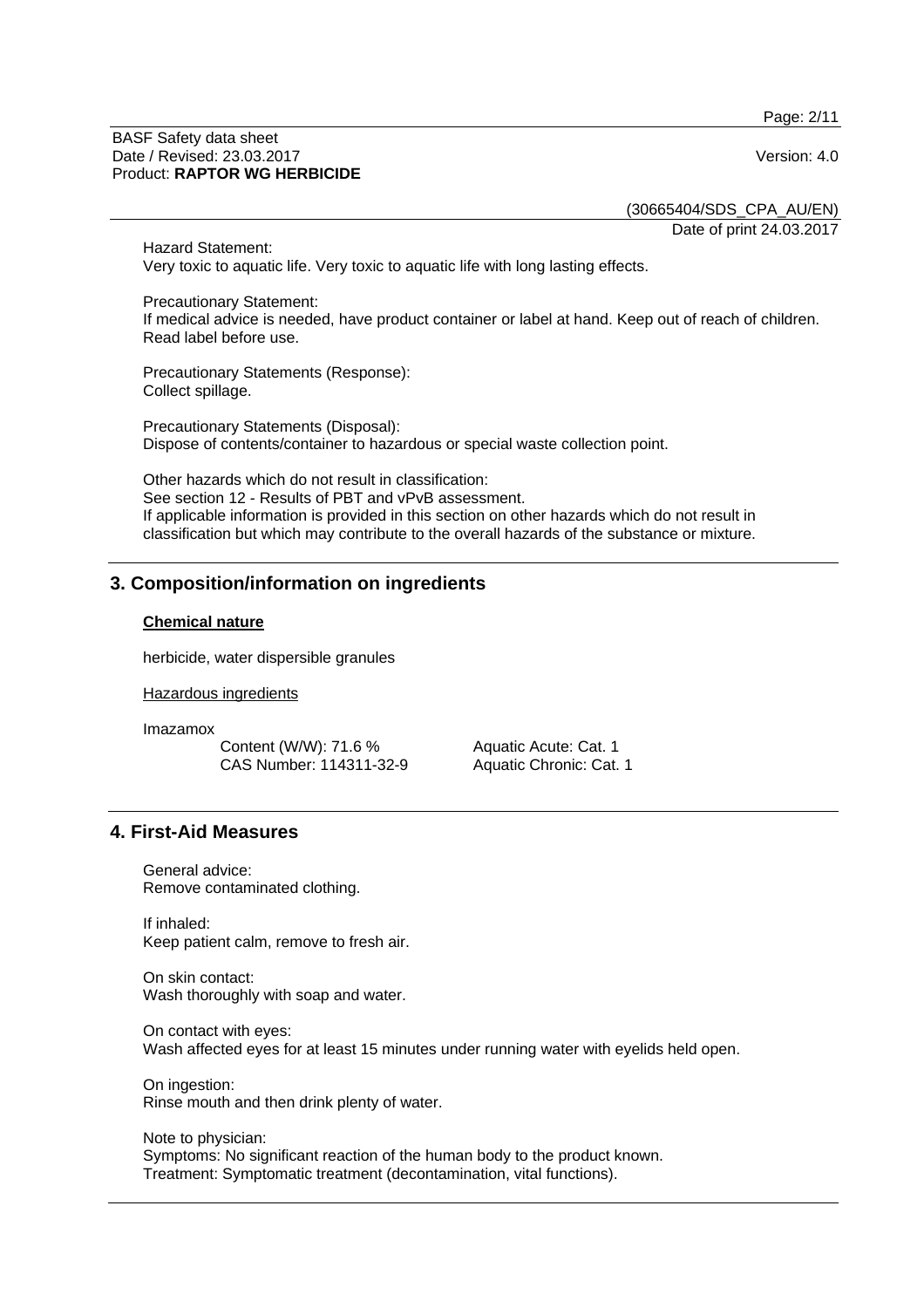Page: 3/11

BASF Safety data sheet Date / Revised: 23.03.2017 Version: 4.0 Product: **RAPTOR WG HERBICIDE**

(30665404/SDS\_CPA\_AU/EN) Date of print 24.03.2017

#### **5. Fire-Fighting Measures**

Suitable extinguishing media: dry powder, foam, water spray

Unsuitable extinguishing media for safety reasons: carbon dioxide

Specific hazards: carbon monoxide, carbon dioxide, nitrogen oxides The substances/groups of substances mentioned can be released in case of fire.

Special protective equipment: Wear self-contained breathing apparatus and chemical-protective clothing.

Further information:

In case of fire and/or explosion do not breathe fumes. Keep containers cool by spraying with water if exposed to fire. Collect contaminated extinguishing water separately, do not allow to reach sewage or effluent systems. Dispose of fire debris and contaminated extinguishing water in accordance with official regulations.

#### **6. Accidental Release Measures**

Personal precautions:

Avoid dust formation. Use personal protective clothing. Avoid contact with the skin, eyes and clothing.

Environmental precautions:

Do not discharge into the subsoil/soil. Do not discharge into drains/surface waters/groundwater.

Methods for cleaning up or taking up:

For small amounts: Contain with dust binding material and dispose of.

For large amounts: Sweep/shovel up.

Avoid raising dust. Dispose of absorbed material in accordance with regulations. Collect waste in suitable containers, which can be labeled and sealed. Clean contaminated floors and objects thoroughly with water and detergents, observing environmental regulations.

## **7. Handling and Storage**

#### **Handling**

Ensure thorough ventilation of stores and work areas. When using do not eat, drink or smoke. Hands and/or face should be washed before breaks and at the end of the shift. No special measures necessary if stored and handled correctly.

Protection against fire and explosion:

Avoid dust formation. Dust can form an explosive mixture with air. Prevent electrostatic charge sources of ignition should be kept well clear - fire extinguishers should be kept handy.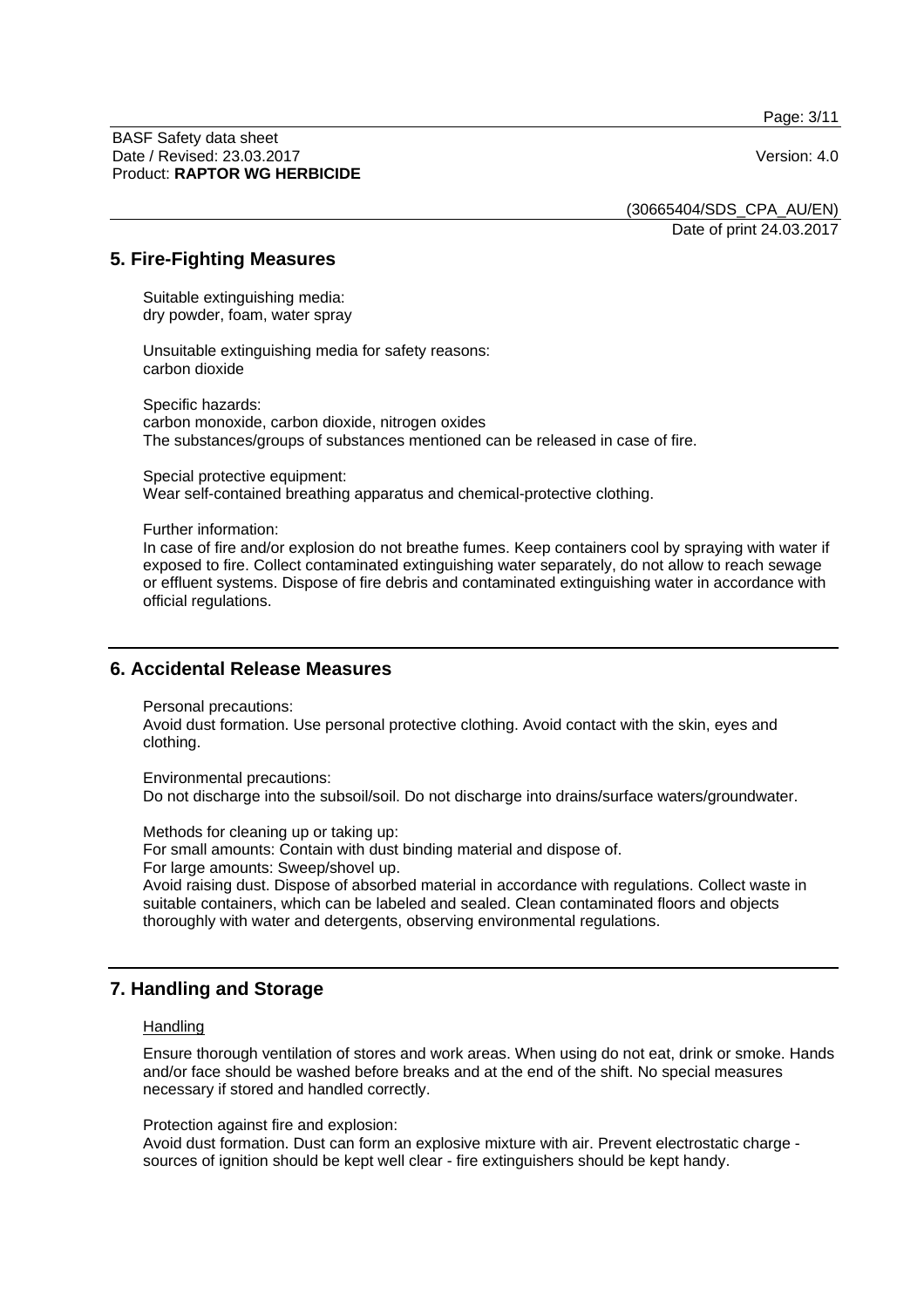Page: 4/11

BASF Safety data sheet Date / Revised: 23.03.2017 Version: 4.0 Product: **RAPTOR WG HERBICIDE**

(30665404/SDS\_CPA\_AU/EN)

Date of print 24.03.2017

## **Storage**

Segregate from foods and animal feeds. Further information on storage conditions: Protect against moisture. Keep away from heat. Protect from direct sunlight.

## **8. Exposure controls and personal protection**

Components with occupational exposure limits

No occupational exposure limits known.

Personal protective equipment

Respiratory protection: Respiratory protection not required.

Hand protection: Hand protection not required.

Eye protection: Wear face shield or tightly fitting safety goggles (chemical goggles) if splashing hazard exists.

Body protection: Body protection not required.

General safety and hygiene measures:

Avoid contact with the skin, eyes and clothing. Wear long sleeved work shirt and long work pants in addition to other stated personal protective equipment. Wash contaminated clothing before reuse. Before eating, drinking, or smoking, wash face and hands with soap and water.

## **9. Physical and Chemical Properties**

| Form:                | granules                                                |
|----------------------|---------------------------------------------------------|
| Colour:              | light tan                                               |
| Odour:               | odourless                                               |
| Odour threshold:     | not applicable, odour not perceivable                   |
| pH value:            | approx. $2 - 4$<br>(2 %(m), 20 °C)<br>(as a dispersion) |
| Melting point:       | The product has not been tested.                        |
| boiling temperature: | The product has not been tested.                        |
| Flash point:         | not applicable                                          |
| Evaporation rate:    | not applicable                                          |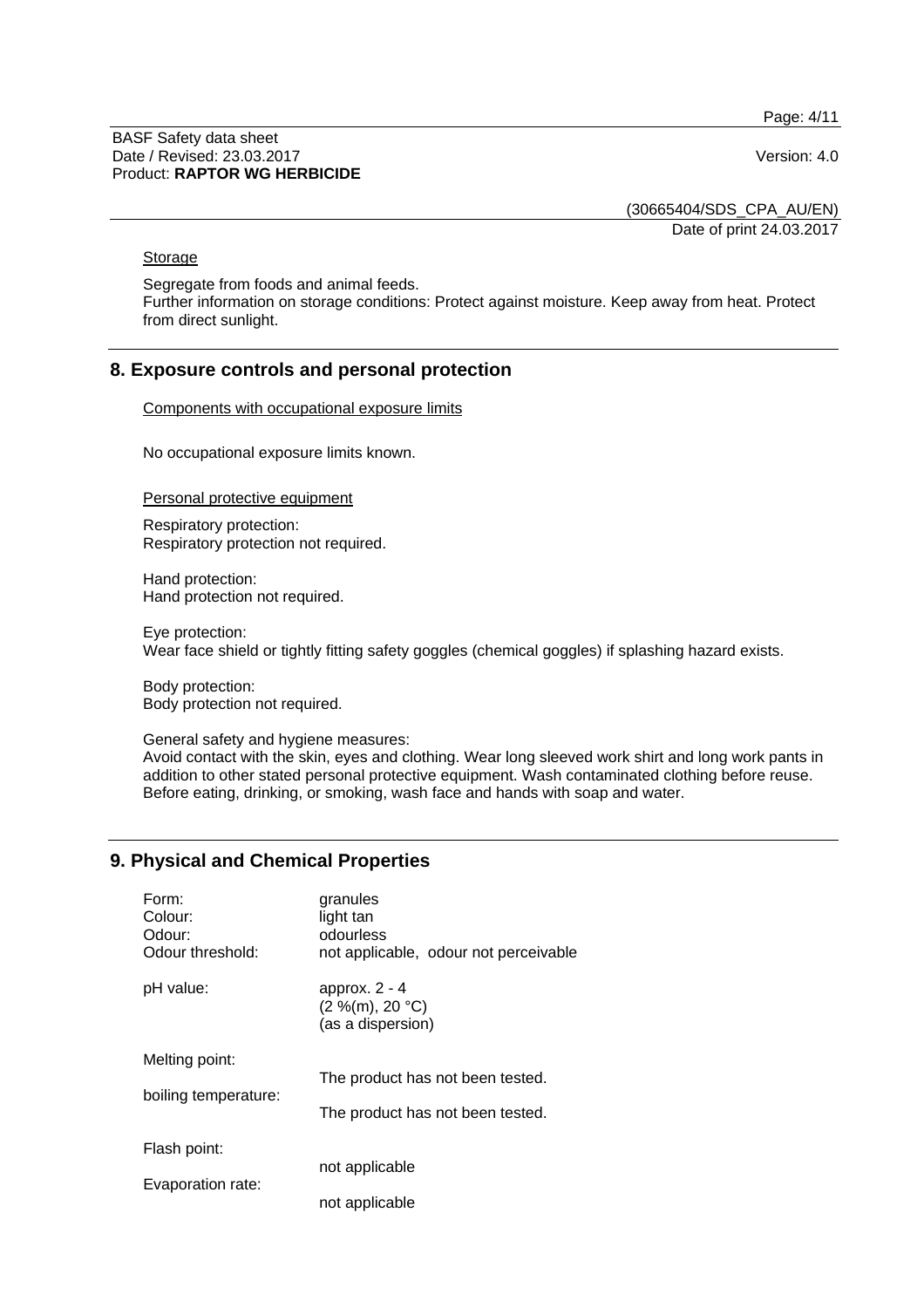Page: 5/11

#### BASF Safety data sheet Date / Revised: 23.03.2017 Version: 4.0 Product: **RAPTOR WG HERBICIDE**

(30665404/SDS\_CPA\_AU/EN) Date of print 24.03.2017

| Flammability (solid/gas): not flammable<br>Lower explosion limit:                                         |                                                                                                                                                                                                                                                                  |                          |
|-----------------------------------------------------------------------------------------------------------|------------------------------------------------------------------------------------------------------------------------------------------------------------------------------------------------------------------------------------------------------------------|--------------------------|
| Upper explosion limit:                                                                                    | As a result of our experience with this<br>product and our knowledge of its<br>composition we do not expect any<br>hazard as long as the product is used<br>appropriately and in accordance with<br>the intended use.<br>As a result of our experience with this |                          |
|                                                                                                           | product and our knowledge of its<br>composition we do not expect any<br>hazard as long as the product is used<br>appropriately and in accordance with<br>the intended use.                                                                                       |                          |
| Thermal decomposition:                                                                                    | No decomposition if stored and                                                                                                                                                                                                                                   |                          |
| Self ignition:                                                                                            | handled as prescribed/indicated.<br>not self-igniting                                                                                                                                                                                                            |                          |
| Self heating ability:                                                                                     | It is not a substance capable of<br>spontaneous heating.                                                                                                                                                                                                         |                          |
| Explosion hazard:<br>Fire promoting properties:<br>Information on: imazamox<br>Fire promoting properties: | not explosive<br>not fire-propagating<br>not fire-propagating                                                                                                                                                                                                    | (Regulation 440/2008/EC, |
| ------------------------                                                                                  |                                                                                                                                                                                                                                                                  | A.17)                    |
|                                                                                                           |                                                                                                                                                                                                                                                                  |                          |
| Vapour pressure:                                                                                          |                                                                                                                                                                                                                                                                  |                          |
|                                                                                                           | not applicable                                                                                                                                                                                                                                                   |                          |
| Bulk density:                                                                                             | 567 kg/m3<br>(20 °C)                                                                                                                                                                                                                                             |                          |
| Relative vapour density (air):                                                                            | Apparent density after tamping<br>not applicable                                                                                                                                                                                                                 |                          |
| Solubility in water:<br>Partitioning coefficient n-octanol/water (log Pow):                               | dispersible<br>not applicable                                                                                                                                                                                                                                    |                          |

# **10. Stability and Reactivity**

Conditions to avoid: See MSDS section 7 - Handling and storage.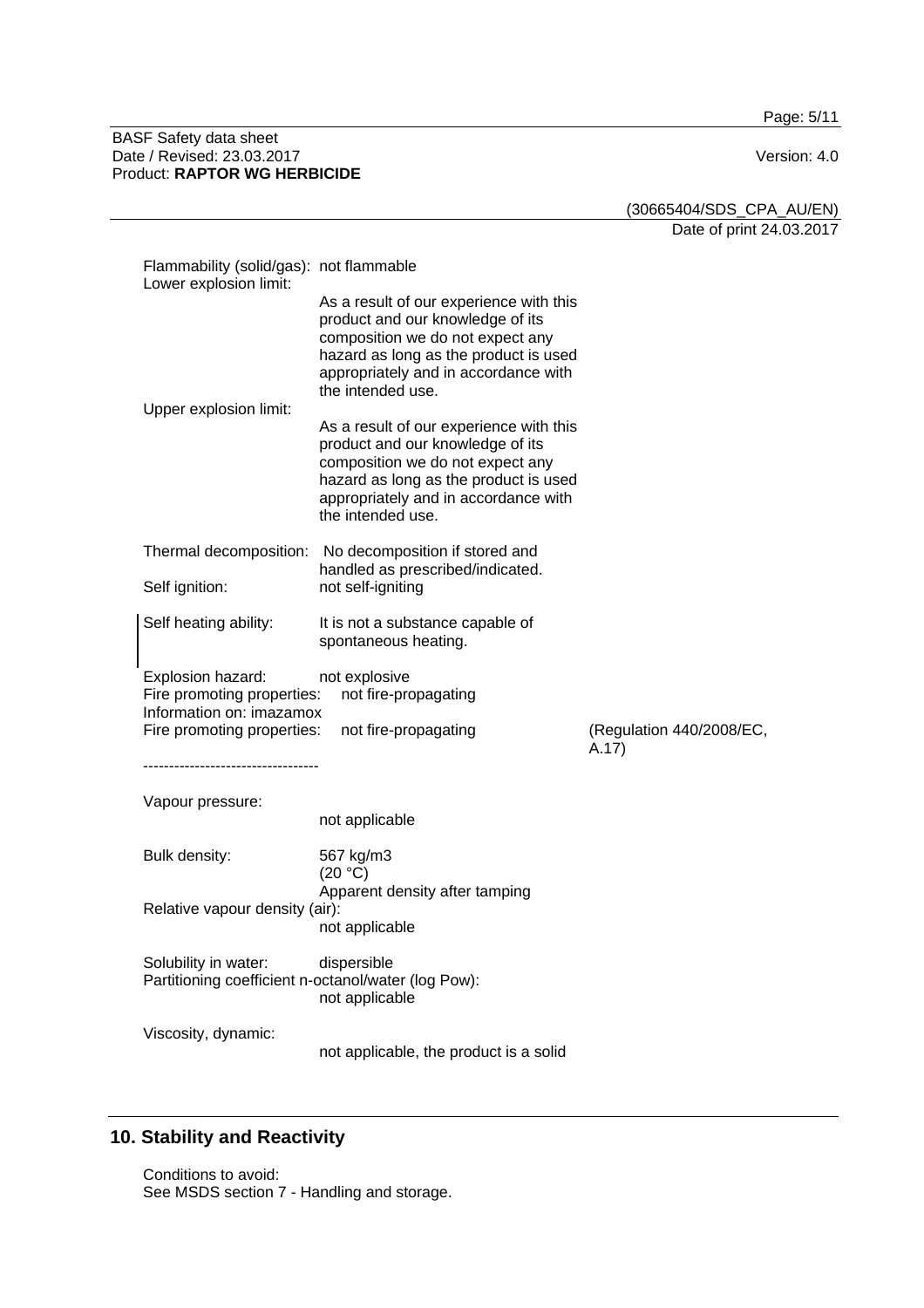Page: 6/11

#### BASF Safety data sheet Date / Revised: 23.03.2017 Version: 4.0 Product: **RAPTOR WG HERBICIDE**

(30665404/SDS\_CPA\_AU/EN)

Date of print 24.03.2017

Thermal decomposition: No decomposition if stored and handled as prescribed/indicated.

Substances to avoid: strong acids, strong bases, strong oxidizing agents

Hazardous reactions: No hazardous reactions if stored and handled as prescribed/indicated.

Hazardous decomposition products: No hazardous decomposition products if stored and handled as prescribed/indicated.

# **11. Toxicological Information**

## **Acute toxicity**

Assessment of acute toxicity: Virtually nontoxic after a single ingestion. Virtually nontoxic by inhalation. Virtually nontoxic after a single skin contact.

Experimental/calculated data: LD50 rat (oral): > 5,000 mg/kg

LC50 rat (by inhalation):  $>$  5.8 mg/l 4 h

LD50 rat (dermal): > 4,000 mg/kg (OECD Guideline 402) No mortality was observed.

#### **Irritation**

Assessment of irritating effects: Not irritating to the skin. Not irritating to the eyes.

Experimental/calculated data: Skin corrosion/irritation rabbit:

Serious eye damage/irritation rabbit:

#### **Respiratory/Skin sensitization**

Assessment of sensitization: There is no evidence of a skin-sensitizing potential.

Experimental/calculated data: guinea pig:

#### **Germ cell mutagenicity**

Assessment of mutagenicity: The product has not been tested. The statement has been derived from the properties of the individual components. Mutagenicity tests revealed no genotoxic potential.

## **Carcinogenicity**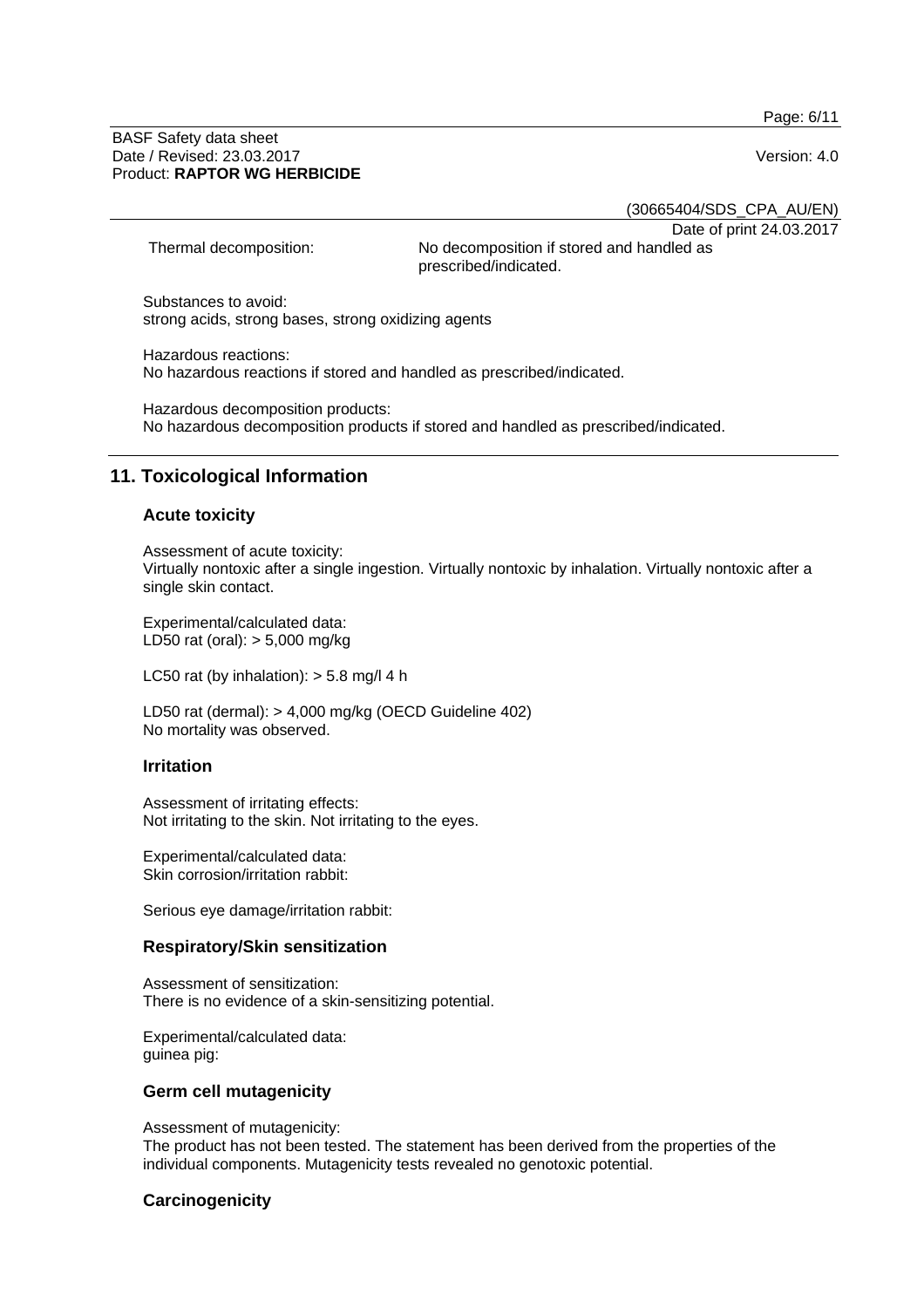Page: 7/11

BASF Safety data sheet Date / Revised: 23.03.2017 Version: 4.0 Product: **RAPTOR WG HERBICIDE**

(30665404/SDS\_CPA\_AU/EN) Date of print 24.03.2017

Assessment of carcinogenicity:

The product has not been tested. The statement has been derived from the properties of the individual components.

Information on: Kaolin

Assessment of carcinogenicity:

Indication of possible carcinogenic effect in animal tests. However, the relevance of this result for humans is unclear.

Information on: Quartz (SiO2)

Assessment of carcinogenicity:

In long-term studies in rats and mice in which the substance was given by feed, a carcinogenic effect was not observed. In long-term animal studies in which the substance was given by inhalation in high doses, a carcinogenic effect was observed. The substance and its compounds in the form of respirable dusts/aerosolsis classified by the German MAK commision as a category 1 carcinogen (substances that cause cancer to humans). A carcinogenic effect cannot safely be ruled out. The inhalation uptake of the alveolar fraction of the fine dust may cause damage to the lungs. The International Agency for Research on Cancer (IARC) has classified this substance as a Group 1 (known) human carcinogen.

----------------------------------

#### **Reproductive toxicity**

Assessment of reproduction toxicity:

The product has not been tested. The statement has been derived from the properties of the individual components. The results of animal studies gave no indication of a fertility impairing effect.

#### **Developmental toxicity**

Assessment of teratogenicity:

The product has not been tested. The statement has been derived from the properties of the individual components. Animal studies gave no indication of a developmental toxic effect at doses that were not toxic to the parental animals.

#### **Specific target organ toxicity (single exposure):**

Assessment of STOT single:

Based on the available information there is no specific target organ toxicity to be expected after a single exposure.

Remarks: The product has not been tested. The statement has been derived from the properties of the individual components.

#### **Repeated dose toxicity and Specific target organ toxicity (repeated exposure)**

Assessment of repeated dose toxicity:

The product has not been tested. The statement has been derived from the properties of the individual components.

Information on: Kaolin

Assessment of repeated dose toxicity:

Repeated inhalative uptake of particles/dust reaching the alveoli may cause damage to the lungs.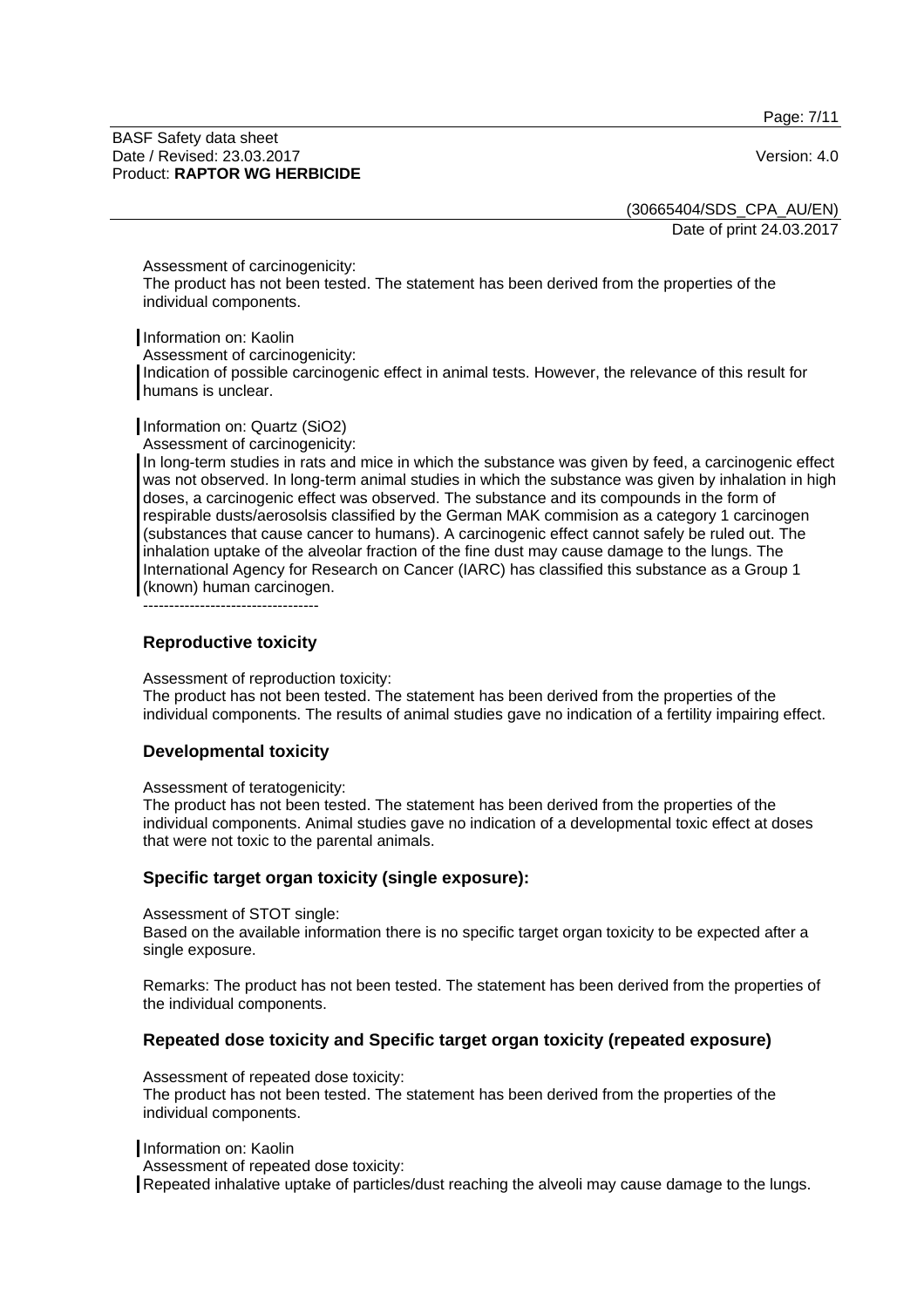Page: 8/11

BASF Safety data sheet Date / Revised: 23.03.2017 Version: 4.0 Product: **RAPTOR WG HERBICIDE**

(30665404/SDS\_CPA\_AU/EN) Date of print 24.03.2017

Information on: Quartz (SiO2) Assessment of repeated dose toxicity: The substance may cause increase in lung mass and lung tissue changes after repeated inhalation. ----------------------------------

## **Aspiration hazard**

No aspiration hazard expected.

The product has not been tested. The statement has been derived from the properties of the individual components.

#### **Other relevant toxicity information**

Misuse can be harmful to health.

## **12. Ecological Information**

#### **Ecotoxicity**

Assessment of aquatic toxicity: Very toxic to aquatic life with long lasting effects. The product has not been tested. The statement has been derived from the properties of the individual components.

Information on: imazamox Toxicity to fish: LC50 (96 h) > 119 mg/l, Lepomis macrochirus ----------------------------------

Information on: imazamox Aquatic invertebrates: EC50 (48 h) > 100 mg/l, Daphnia magna ----------------------------------

Information on: imazamox Aquatic plants: EC10 (7 d) 0.0095 mg/l, Lemna gibba

EC50 (72 h) 29.1 mg/l (growth rate), Pseudokirchneriella subcapitata

EC50 (7 d) 0.031 mg/l (growth rate), Lemna gibba

#### **Mobility**

Assessment transport between environmental compartments: The product has not been tested. The statement has been derived from the properties of the individual components.

Information on: imazamox

Assessment transport between environmental compartments: The substance will not evaporate into the atmosphere from the water surface.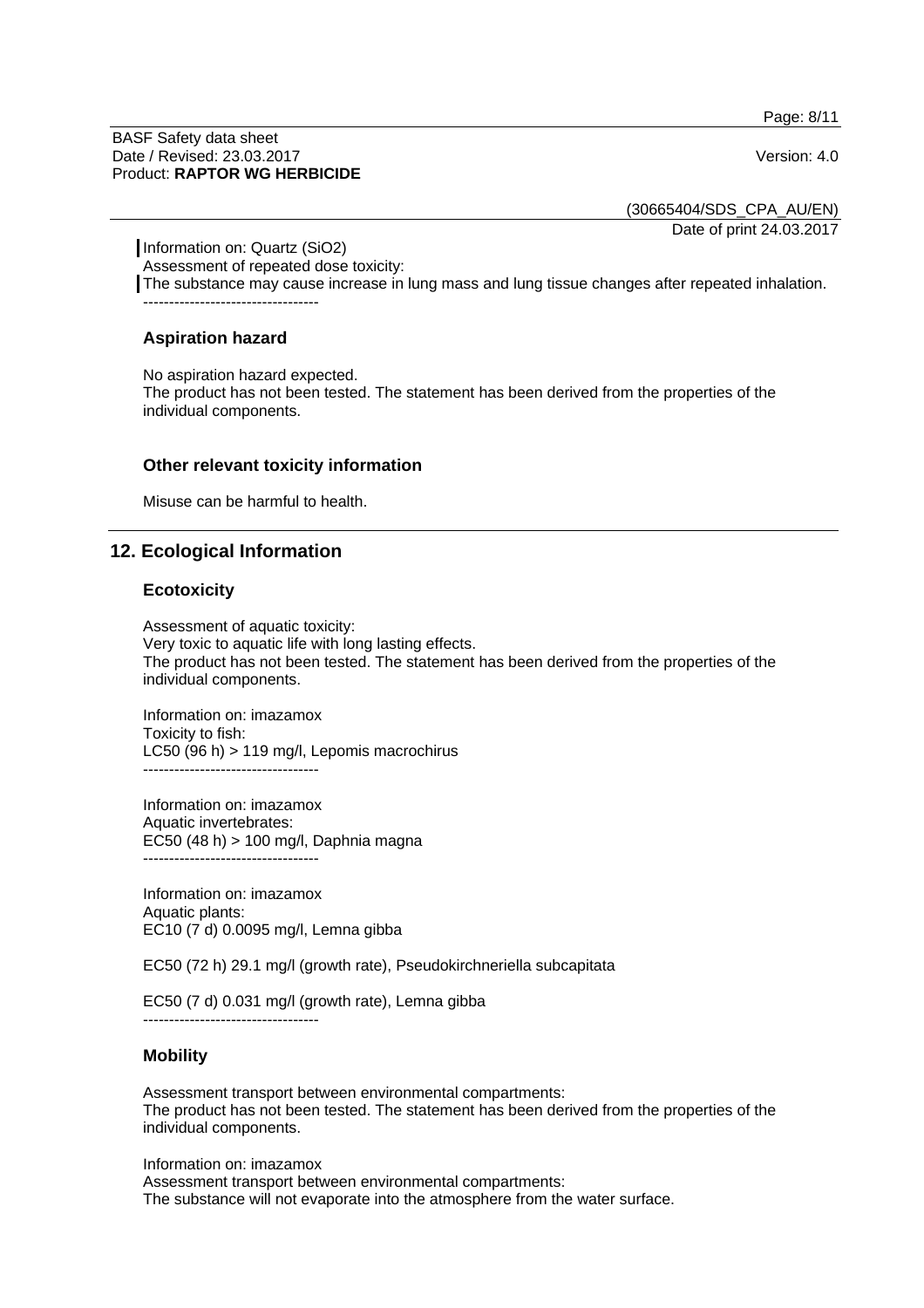Page: 9/11

#### BASF Safety data sheet Date / Revised: 23.03.2017 Version: 4.0 Product: **RAPTOR WG HERBICIDE**

(30665404/SDS\_CPA\_AU/EN)

Date of print 24.03.2017

Following exposure to soil, the product trickles away and can - dependant on degradation - be transported to deeper soil areas with larger water loads. ----------------------------------

### **Persistence and degradability**

Assessment biodegradation and elimination (H2O): The product has not been tested. The statement has been derived from the properties of the individual components.

Information on: imazamox Assessment biodegradation and elimination (H2O): Not readily biodegradable (by OECD criteria).

----------------------------------

## **Bioaccumulation potential**

Assessment bioaccumulation potential: The product has not been tested. The statement has been derived from the properties of the individual components.

Information on: imazamox Bioaccumulation potential: Bioconcentration factor: < 1, Lepomis macrochirus (OECD-Guideline 305) Does not accumulate in organisms.

----------------------------------

## **Additional information**

Other ecotoxicological advice: Do not discharge product into the environment without control.

# **13. Disposal Considerations**

Must be sent to a suitable incineration plant, observing local regulations.

Contaminated packaging: Contaminated packaging should be emptied as far as possible and disposed of in the same manner as the substance/product.

## **14. Transport Information**

| Domestic transport:   |                                                                               |
|-----------------------|-------------------------------------------------------------------------------|
| Hazard class:         | 9                                                                             |
| Packing group:        | Ш                                                                             |
| ID number:            | <b>UN 3077</b>                                                                |
| Hazard label:         | 9. EHSM                                                                       |
| Proper shipping name: | ENVIRONMENTALLY HAZARDOUS SUBSTANCE, SOLID, N.O.S.<br>(contains IMAZAMOX 70%) |

#### **Further information**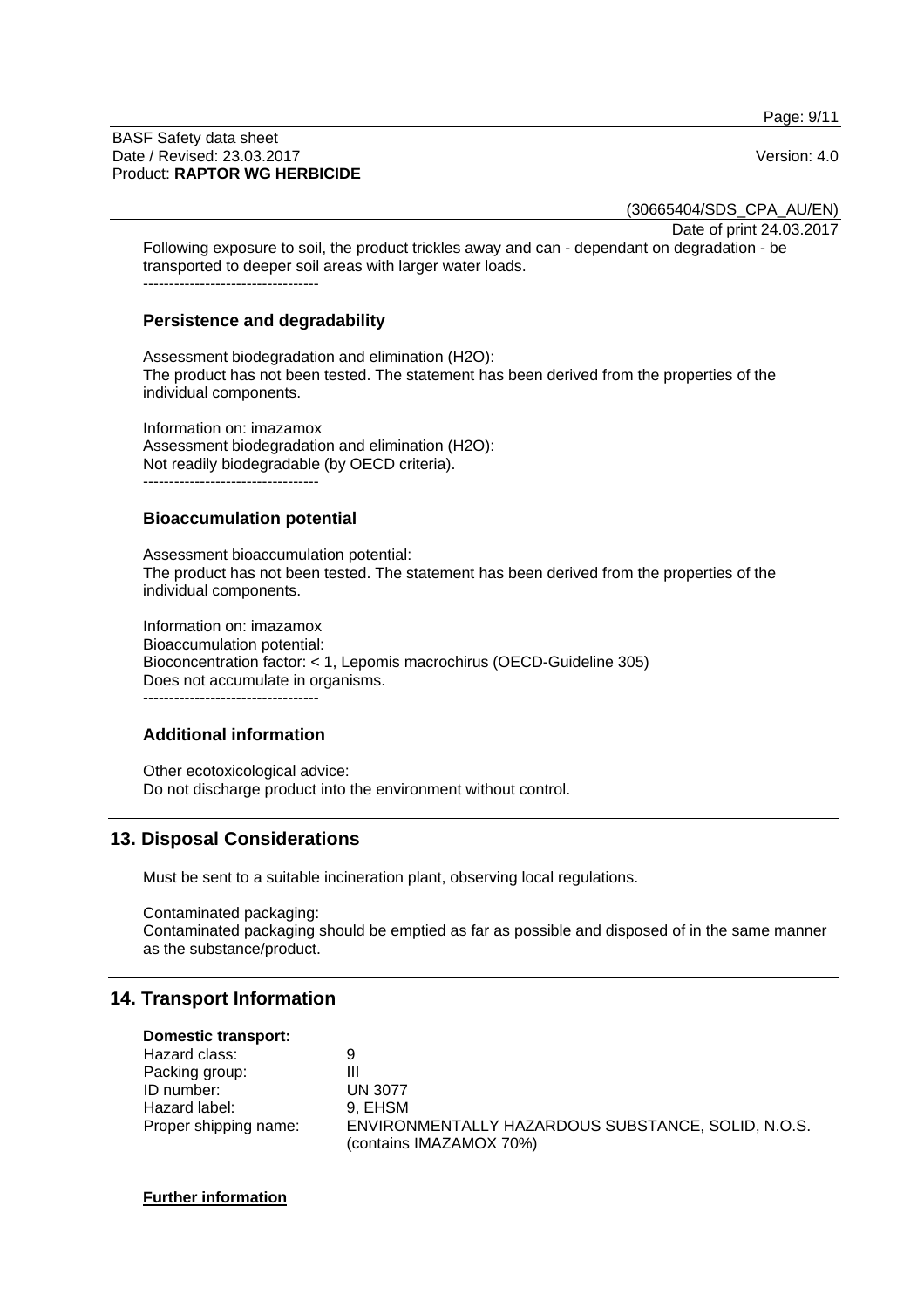Page: 10/11

BASF Safety data sheet Date / Revised: 23.03.2017 Version: 4.0 Product: **RAPTOR WG HERBICIDE**

> (30665404/SDS\_CPA\_AU/EN) Date of print 24.03.2017

Hazchem Code:2Z IERG Number:47

**Sea transport**  IMDG

Hazard class: 9 Packing group: III ID number: UN 3077 Hazard label: 9, EHSM Marine pollutant: YES Proper shipping name: ENVIRONMENTALLY HAZARDOUS SUBSTANCE, SOLID, N.O.S. (contains IMAZAMOX 70%)

#### **Air transport**  IATA/ICAO

Hazard class: 9 Packing group: III<br>
ID number: IN 3077 ID number: Hazard label: 9, EHSM

Proper shipping name: ENVIRONMENTALLY HAZARDOUS SUBSTANCE, SOLID, N.O.S. (contains IMAZAMOX 70%)

#### **Further information**

Environmentally Hazardous Substances meeting the description of UN 3077 or UN 3082 are not subjected to the Australian Dangerous Goods Code when transported by road or rail in packagings not exceeding 500 kg(L) or IBCs.

# **15. Regulatory Information**

#### **Other regulations**

If other regulatory information applies that is not already provided elsewhere in this safety data sheet, then it is described in this subsection.

Standard for the Uniform Scheduling of Medicines and Poisons (SUSMP): Schedule 5

APVMA Approval No: 50854

#### **Registration status:**

AICS, AU released w/o restriction f. BASF / not listed

crop protection product